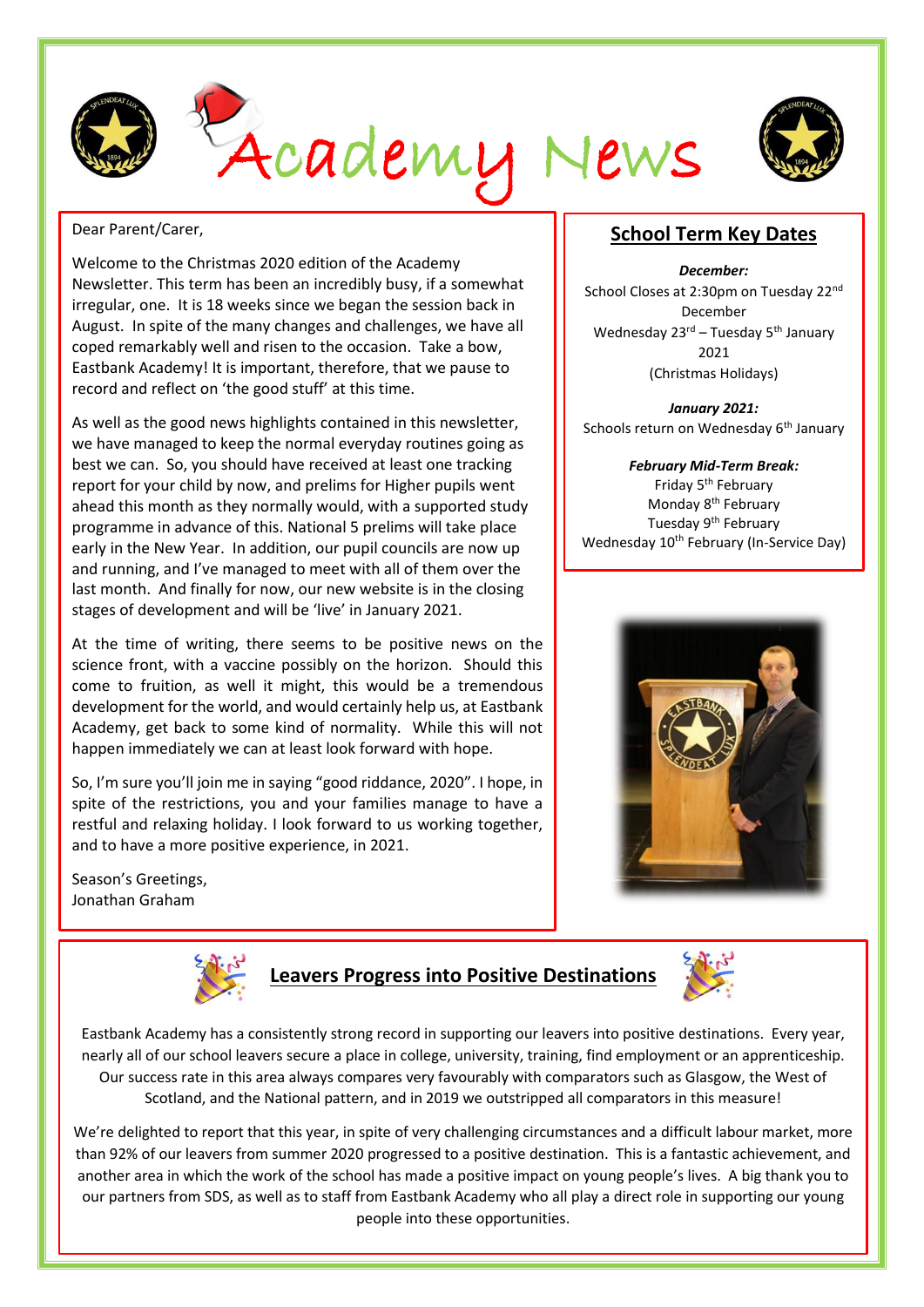### **VISION, VALUES AND AIMS**



Our vision, values and aims are incredibly important. They define the kind or organisation we want to be, our core purpose, and they guide our daily work. They are pertinent to all members of the school community.

Our school vision, values and aims were last reviewed in 2011. All pupils who were at school at that time have now left (our S6 pupils from 2011 are now in their late 20s!), and most of the families and many of the staff have changed as well. Therefore, this is an ideal time to review these.

Following a consultation in which all staff, pupils and parents had the opportunity to contribute, we have agreed on the following values for our school. Our young people decided each would mean in practice, by defining what we would see in school as a result of these values.

| <b>Value</b>   | How this should be evident in practice                            |
|----------------|-------------------------------------------------------------------|
| Ambition       | We try to be the best we can be, work hard and aim for the stars! |
| Respect        | We treat others the way we want to be treated.                    |
| Responsibility | We are in control of what we say and do and make good choices.    |
| Kindness       | We support others and show them that we care.                     |

#### **Our school mission statement, encapsulating our aims and vision**

Eastbank Academy is dedicated to ensuring a welcoming, inclusive and supportive school for all. We encourage commitment and resilience in a safe and caring environment wherein all successes are celebrated. We endeavour to equip all learners with the tools and skills for their journey ahead, no matter their path.

Let your light shine!

Splendeat Lux.

And finally, our school strapline: "Our School, Our Work, Our Future", where:

- The repetition of the word 'our' stresses the sense of belonging that we should feel at Eastbank Academy and the sense of ownership and responsibility that we want to inculcate.
- The use of 'Our school' is a reference to where it happens, and to what we belong.
- 'Our work' is a reference to **what** happens **now.** It is focused on the present, and that we, and that all members of the school community own and take responsibility for the work we do just now. Work can be considered in its broadest sense, and encompasses all that we do at Eastbank.
- 'Our future' is self-evidently future focused and follows from the first two. It is **achievement** and **outcome** focused. It recognizes that members of the school community can influence their own future by the achievements they earn. These will be earned by the work and effort put in now.

Developing these has been a collaborative process, and Mr Graham has met with Pupil Councils, the Pupil Leadership Team, and the Parent Council who have all endorsed these. So, from January 2021 this is who and what we are! Expect to see more of these, and expect this to make a difference.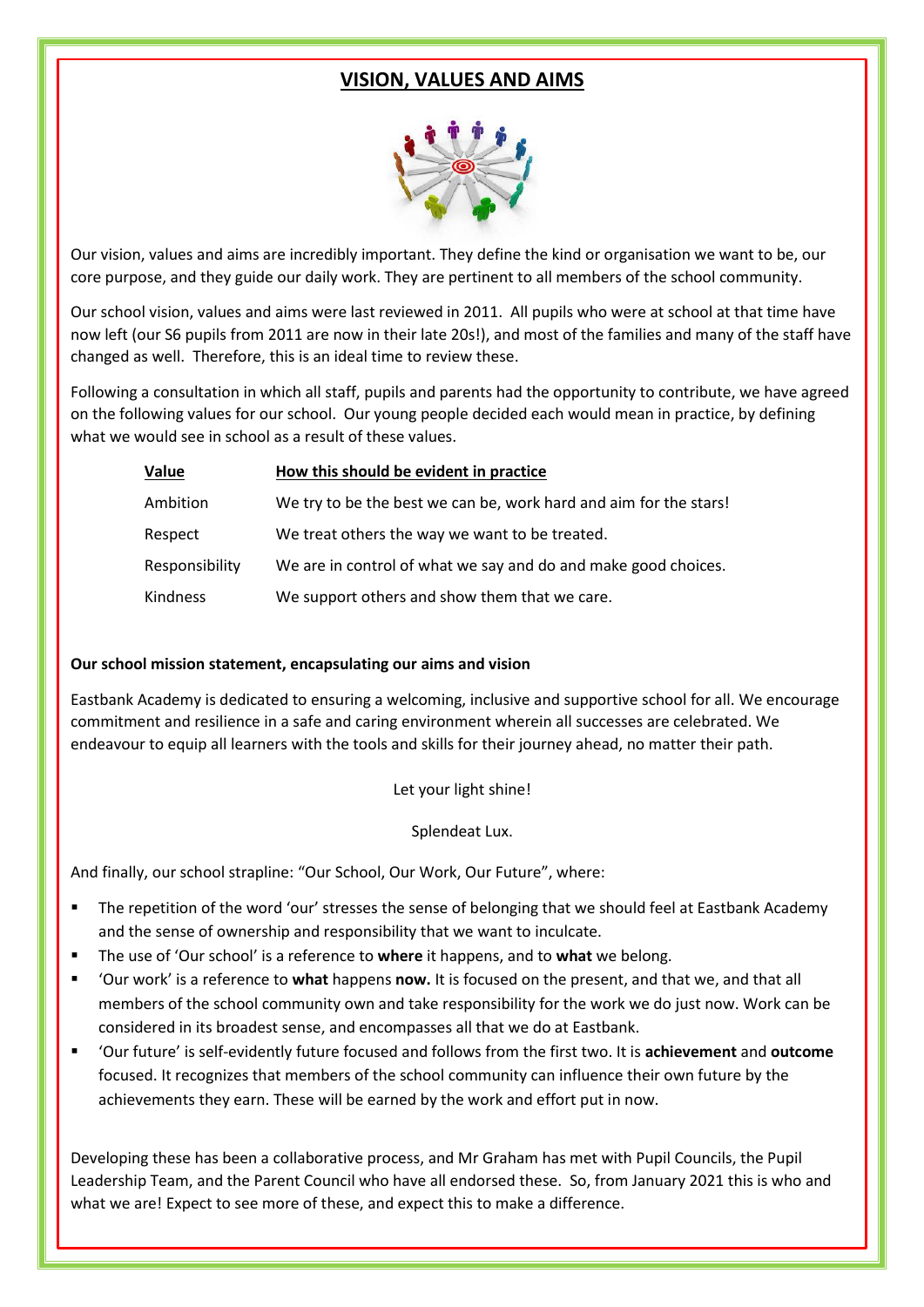### **Book Week Scotland Writing Competition**



As you might be aware, we held a writing competition to coincide with 'Book Week Scotland' and the winners were selected by our S6 Literacy Ambassadors. Our winner was **S2 Jonah Brooks** (*pictured below*) and we had 4 runners up - **Brodie Collins & Kayla Kerr S2, Sumaya Shinde & Zoe Weir S1**!

# **Well done!**



### **Rights Respecting Schools**

Throughout the school year 2020/2021 we are aiming to achieve our Bronze level Rights Respecting Schools award at Eastbank Academy. We think it's important for young people and the overall school community to be rights aware and respecting. Throughout the year we will be looking for pupil, school staff and parental involvement as we work towards the award - this will include surveys and communication through the newsletter, Twitter and the school app.

#### **To find out more,**

**visit: [https://www.unicef.org.uk/rights-respecting](https://www.unicef.org.uk/rights-respecting-schools/)[schools/](https://www.unicef.org.uk/rights-respecting-schools/) or speak to Miss Spalding, Miss Wood, Miss Gibb, Mr Muir, Miss Inglis or Mr Matthews.**



### **Talent Show**

The winners of our Virtual Talent Show of 2020 were *Jamie Lee Woods of S6* and *Otito Michael of S1*. Jamie-Lee sang I Dreamed a Dream from Les Miserables and Otito done a dance with her little sister.



## **Virtual Work Experience – Police Scotland Cyber Security**

Megan Dowds in S5 secured a place on the first ever Police Scotland Cyber Security virtual work experience programme. Places were limited and

Megan had to work hard to make sure her application was strong enough to be selected. Megan began her work experience on Monday 23rd November. She learned more about cyber security and was given a real police project to work on.

### **Congratulations Megan!**

### **Children in Need**

Eastbank Academy raised **£290** for Children in Need through an accessorize your uniform day and Mrs Beard made a Pudsey Cake which was raffled by our senior prefects.



### **Virtual Christmas Concert**



**Jacob Kennedy of S5 and Jay Glover of S4** are putting together a Virtual Christmas Concert. They are looking for Young People of Eastbank Academy to record themselves, singing, playing an instrument, dancing or telling a Christmas joke and they will make a Christmas Movie out of all the Christmas Talent on showcase.